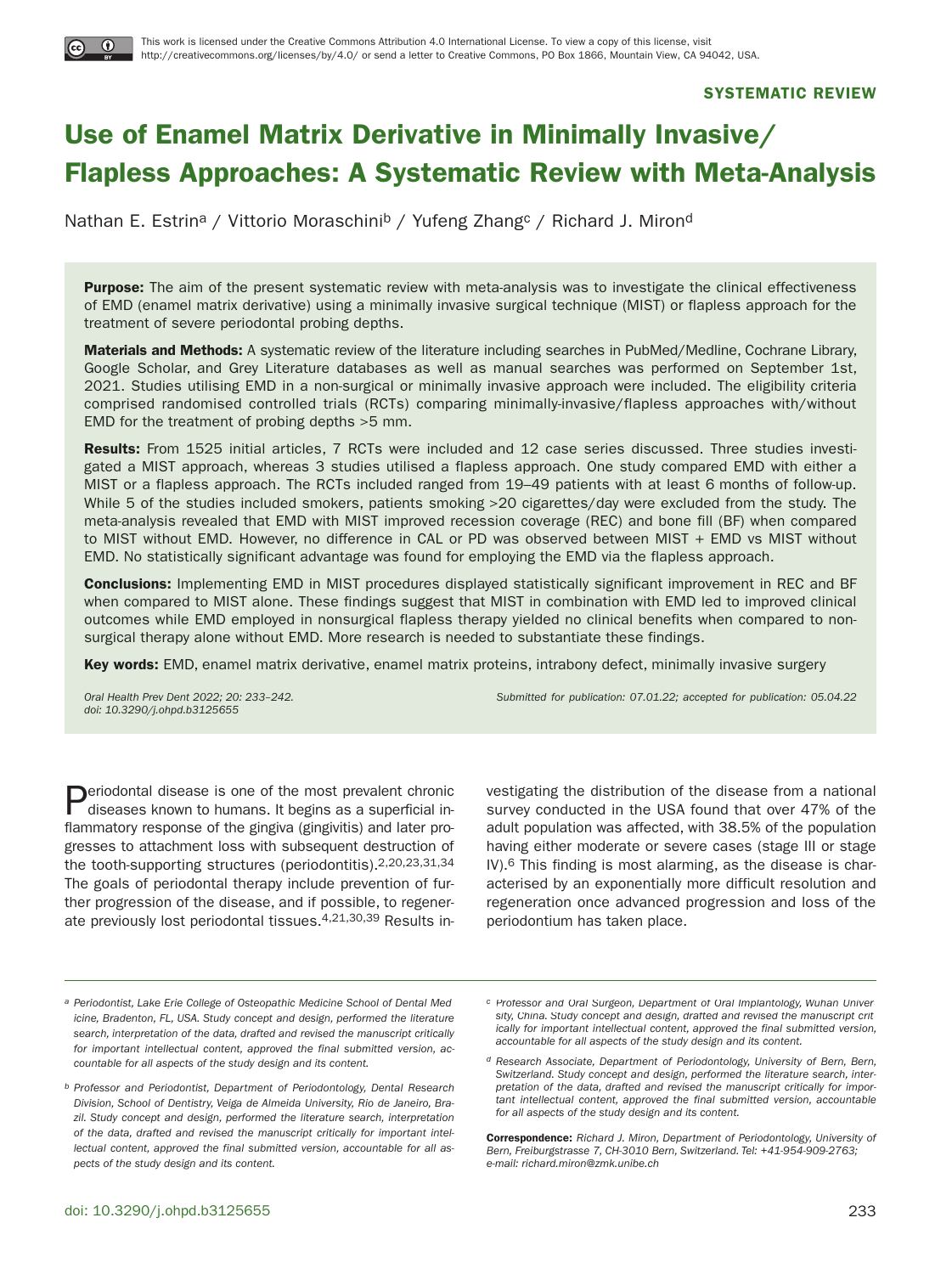Growth factors have commonly been utilised to further assist in the treatment of intrabony defects by providing signaling molecules necessary for the regeneration of the periodontium. One well-documented strategy, for which over 20 years of data (and over 1000 studies) have now accumulated, is the use of enamel matrix derivative (EMD; Emdogain, Straumann; Basel, Switzerland) as an adjunct to periodontal therapy.26 Over 25 years ago, a team of researchers observed that enamel matrix proteins (EMPs), which until then were considered an enamel-specific protein, were deposited onto the surface of developing tooth roots prior to cementum formation.<sup>14</sup> This observation led to the hypothesis that EMPs may play an integral role in the future differentiation of periodontal tissues prior to cementum formation.14 This hypothesis was further investigated in a number of animal and clinical histological studies, demonstrating that EMPs were secreted by Hertwig's epithelial root sheath and able to promote periodontal regeneration.8,9,14,15,18,19,42 The purified fraction derived from the enamel layer of developing porcine teeth was given the working name enamel matrix derivative (EMD) and has been the basis of numerous publications investigating its use in periodontal regeneration.26

To date, the majority of clinical studies using EMD for the management of periodontal disease has been accompanied by surgical approaches.26 While a growing number of studies are accumulating using EMD as an adjunct to non-surgical (flapless) or minimally invasive surgical techniques (MIST), results remain inconclusive. Furthermore, while a variety of studies have shown no additional benefit using EMD in non-surgical/minimally-invasive therapy,10,13,28,35,41 others have demonstrated positive outcomes.1,11,16,17,24,40

The aim of the present systematic review with metaanalysis was therefore to gather and evaluate the current evidence regarding the treatment of periodontal pockets using flapless/minimally invasive approaches both with and without EMD. The null hypothesis was that there are no beneficial effects of additionally using EMD on the clinical outcomes of either MIST or flapless approaches. Furthermore, all case series were documented and guidelines/recommendations from the authors regarding inclusion criteria and surgical considerations are discussed to better explore treatment outcomes using EMD in nonsurgical/minimally invasive therapy.

# **MATERIALS AND METHODS**

## **Protocol**

This systematic review followed the recommendations of the PRISMA guidelines.27 The protocol for this systematic review was based on PRISMA-P.<sup>36</sup> There were no deviations from the initial protocol.

#### **Focused Question**

What is the effectiveness of EMD for the treatment of periodontal pockets using a minimally-invasive or flapless approach?

## **Eligibility Criteria and Study Selection Process**

The inclusion criteria were based on the PICOS strategy.33 The search-and-screening process was conducted by two independent reviewing authors (NEE and RJM) commencing with the analysis of titles and abstracts. Next, full papers were selected for careful reading and matched with the eligibility criteria for future data extraction. Disagreements between the reviewing authors were resolved through careful discussion. Only studies meeting the following criteria were included:

- Population: Systemically healthy humans with active periodontal pockets greater than 5 mm;
- Intervention: EMD used adjunctively to either a MIST or flapless approach;
- Comparison: EMD in MIST/flapless approach vs MIST or nonsurgical periodontal therapy without EMD;
- Outcomes: The main outcome variable was the change in pocket depth (PD), and secondary outcome variables were clinical attachment level (CAL) and bone fill (BF) if reported (the flapless approaches did not include this);
- Study design: RCTs and case series.

#### **Search Strategy**

PubMed/MEDLINE, the Cochrane Central Register of Controlled Trials, Scopus, Embase, and Lilacs were used to search for articles that were published before September 1st, 2021 without other restrictions regarding date or language. A search of the gray literature using the Literature Report and OpenGrey databases was also conducted. Finally, the study reference lists were evaluated (cross-referenced) to identify other studies for potential inclusion.

#### **Data Synthesis**

The study data were extracted by NEE and RJM and systematically reviewed by VM. The following data, when available, were extracted from the included studies: authors, study design, follow-up, number of subjects, age range, gender, number of smokers, surgical technique, mean difference (MD) in PD, CAL, and BF.

#### **Risk of Bias within Studies**

The two reviewing authors (VM and RM) analysed the risk of bias. The RoB 2 (a revised Cochrane risk-of-bias tool for randomised trials) $37$  was used to analyse the risk of bias in RCTs. Each study was analysed in relation to five domains: risk of bias arising from the randomisation process, risk of bias due to deviations from the intended interventions, missing outcome data, risk of bias in the measurement of the outcome, and risk of bias in the selection of the reported research. Studies were classified as having low risk, some concerns, or high risks of bias for each domain. The overall risk of biased judgment involved the following criteria: low risk, when the five areas of the study were judged as low risk; some concerns, when the study is judged as raising some concerns in at least one area; and high risk, when the study is judged to be at high risk in at least one domain or when the study is judged to have some concerns for multiple domains in a way that substantially lowers confidence in the results.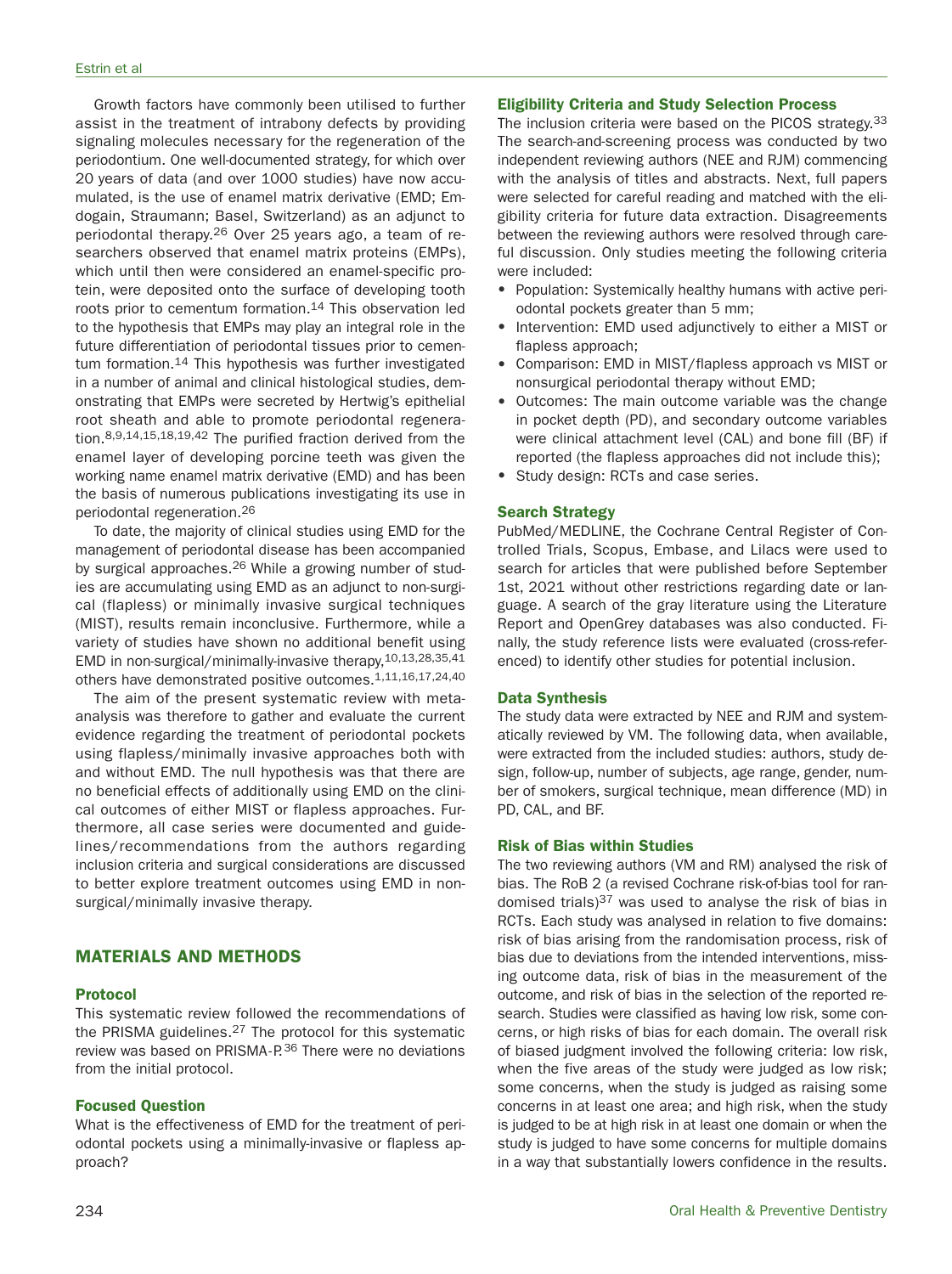

Fig 1 Forest plot for the event "clinical attachment level" (CAL) (reported in mm) for intrabony defects treated with MIST vs MIST + EMD.

|                                                                                                    | $MIST + EMD$<br><b>MIST</b> |           | <b>Mean Difference</b> |               | <b>Mean Difference</b> |    |           |                                    |                                     |
|----------------------------------------------------------------------------------------------------|-----------------------------|-----------|------------------------|---------------|------------------------|----|-----------|------------------------------------|-------------------------------------|
| <b>Study or Subgroup</b>                                                                           | Mean                        |           |                        | SD Total Mean |                        |    |           | SD Total Weight IV, Random, 95% CI | IV, Random, 95% CI                  |
| Fickl et al. 2009                                                                                  | 4.2                         | 0,3       | 35                     | 2.4           | 0,3                    | 35 | 41,8%     | 1,80 [1,66, 1,94]                  |                                     |
| Ribeiro et al. 2011                                                                                |                             | 3,56 2,07 | 15                     | 3,55 0,88     |                        | 15 | 32,9%     | $0,01$ [-1,13, 1,15]               |                                     |
| Graziani et al. 2020                                                                               |                             | 4,53 3,31 | 19                     | 4,26 2,13     |                        | 19 | 25,2%     | $0,27$ [-1,50, 2,04]               |                                     |
| <b>Total (95% CI)</b>                                                                              |                             |           | 69                     |               |                        |    | 69 100,0% | $0,82$ [-0,58, 2,23]               |                                     |
| Heterogeneity: Tau <sup>2</sup> = 1,23; Chi <sup>2</sup> = 12,11, df = 2 (P = 0,002); $I^2 = 83\%$ |                             |           |                        |               |                        |    |           |                                    |                                     |
| Test for overall effect: $Z = 1.15$ (P = 0.25)                                                     |                             |           |                        |               |                        |    |           |                                    | Favours [MIST] Favours [MIST + EMD] |



#### **Statistical Analysis**

The continuous variables (CAL, PD, REC, and BF) of the included studies were categorised in subgroups and analysed in a meta-analysis using Review Manager software (version 5.2.8; Copenhagen, Denmark, 2014).

The estimates of the intervention effects (i.e. the MD) were expressed as percentages or millimeters with 95% confidence intervals (CI). The inverse variance method was used for the random effect or fixed-effect models, depending on the heterogeneity between the studies. Chi2 tests evaluated the heterogeneity, considering it to be low for values  $\leq$  25%, moderate for values > 25  $\leq$  50%, and high for values > 50%.5 For cases of low or medium heterogeneity, the random effect model evaluated the variance components in the presence of heterogeneity ( $p < 0.10$ ) rather than the fixed-effect model. The statistical significance level of the meta-analysis effect was set at  $p < 0.05$ .

## **RESULTS**

#### **Literature Search**

The process of the search, selection, and the reasons for excluding potential studies are shown in supplemental Fig 1. Seventeen studies on periodontitis treated with EMD adjunctive to a flapless or minimally invasive approach published between 2005 and 2021 were discussed, with 7 studies meeting the eligibility criteria and were included in the meta-analysis. Of the 7 RCTs, three studies investigated the use of a minimally invasive surgical technique (MIST) with/without EMD, whereas 3 studies investigated EMD used with a flapless approach compared to nonsurgical therapy without EMD. One study compared using a MIST approach with EMD vs a flapless approach with EMD. Five of seven studies included smokers.

#### **Meta-Analysis**

#### *MIST + EMD vs MIST without EMD*

Three studies7,12,29 evaluated the CAL, PD and REC parameters, while two studies<sup>7,29</sup> evaluated the BF parameter. The random-effects model was used to evaluate CAL and PD due to the high heterogeneity between the studies  $(p = 0.004, 1^2 = 82\%; p = 0.002, 1^2 = 83, respectively).$ There was no statistically significant difference for CAL between the MIST alone (without EMD) vs MIST + EMD groups ( $p = 0.06$ ), with a MD of 1.17 (95% CI: -0.07 to 2.41) and PD ( $p = 0.25$ ), with an MD of 0.82 (95% CI: -0.58 to 2.23) (Figs 1 and 2). The fixed-effect model was used to evaluate REC due the absence of heterogeneity between studies ( $p = 0.38$ ;  $l^2 = 0$ %). There was a statistically significant difference ( $p < 0.0001$ ), with an MD of -0.20 (95% CI: -0.30 to -0.11) in favor of MIST plus EMD for REC when compared to MIST alone without EMD (Fig 3).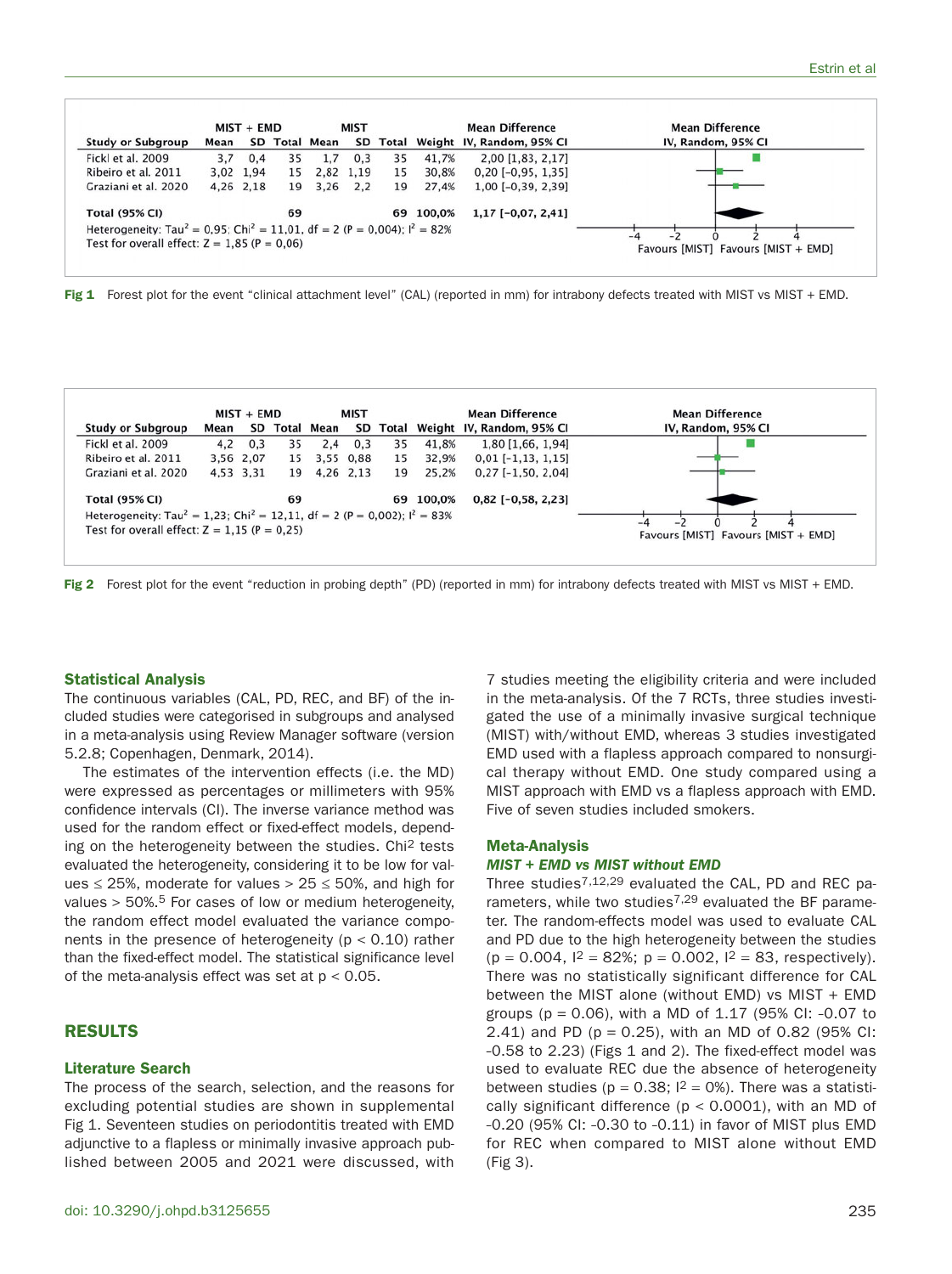

Fig 3 Forest plot for the event "reduction in recession coverage" (REC) (reported in mm) for intrabony defects treated with MIST vs MIST + EMD.

| $MIST + EMD$                                                                                    |      |           | <b>MIST</b>   |     |           | <b>Mean Difference</b> | <b>Mean Difference</b> |                                    |                                                       |
|-------------------------------------------------------------------------------------------------|------|-----------|---------------|-----|-----------|------------------------|------------------------|------------------------------------|-------------------------------------------------------|
| <b>Study or Subgroup</b>                                                                        | Mean |           | SD Total Mean |     |           |                        |                        | SD Total Weight IV, Random, 95% CI | IV, Random, 95% CI                                    |
| Fickl et al. 2009                                                                               | 2.5  | 0,4       | 35            | 1.1 | 0,1       | 35                     | 64.1%                  | 1,40 [1,26, 1,54]                  |                                                       |
| Ribeiro et al. 2011                                                                             |      | 1,52 1,22 | 15            |     | 0.95 1.22 | 15                     | 35,9%                  | $0.57$ [-0.30, 1.44]               |                                                       |
| <b>Total (95% CI)</b>                                                                           |      |           | 50            |     |           |                        | 50 100,0%              | 1,10 [0,32, 1,88]                  |                                                       |
| Heterogeneity: Tau <sup>2</sup> = 0,24; Chi <sup>2</sup> = 3,39, df = 1 (P = 0,07); $1^2$ = 70% |      |           |               |     |           |                        |                        |                                    |                                                       |
| Test for overall effect: $Z = 2,77$ (P = 0,006)                                                 |      |           |               |     |           |                        |                        |                                    | $-4$<br>$\sim$<br>Favours [MIST] Favours [MIST + EMD] |

**Fig 4** Forest plot for the event "reduction in bone fill" (BF) (reported in mm) for intrabony defects treated with MIST vs MIST + EMD.



Fig 5 Forest plot for the event "clinical attachment level" (CAL) (reported in mm) for intrabony defects treated with a flapless technique with/ without EMD.

|                                                                                |      | <b>FLAPLESS + EMD</b> |    |                   | <b>FLAPLESS</b> |          |        | <b>Mean Difference</b>       | <b>Mean Difference</b>                                                  |
|--------------------------------------------------------------------------------|------|-----------------------|----|-------------------|-----------------|----------|--------|------------------------------|-------------------------------------------------------------------------|
| <b>Study or Subgroup</b>                                                       | Mean | SD                    |    | <b>Total Mean</b> |                 | SD Total | Weight | IV, Fixed, 95% CI            | IV, Fixed, 95% CI                                                       |
| Graziani et al. 2020                                                           | 1.13 | 1.08                  | 19 | 0,94 1,17         |                 | 19       |        | 25,1% 0,19 [-0,53, 0,91]     |                                                                         |
| Jentsch et al. 2021                                                            | 2.1  | 1,45                  | 20 |                   | 1.3 1.45        | 20       |        | 15,9% 0.80 [-0.10, 1.70]     |                                                                         |
| Schallhorn et al. 2021                                                         | 2.4  | 1.3                   | 55 | 2.3               | 1.2             | 55       |        | 58,9% 0,10 [-0,37, 0,57]     |                                                                         |
| <b>Total (95% CI)</b>                                                          |      |                       | 94 |                   |                 | 94       |        | $100,0\%$ 0,23 [-0,12, 0,59] |                                                                         |
| Heterogeneity: Chi <sup>2</sup> = 1,85, df = 2 (P = 0,40); l <sup>2</sup> = 0% |      |                       |    |                   |                 |          |        |                              | $-0.5$<br>0.5                                                           |
| Test for overall effect: $Z = 1,28$ (P = 0,20)                                 |      |                       |    |                   |                 |          |        |                              | $\overline{\phantom{a}}$<br>Favours [FLAPLESS] Favours [FLAPLESS + EMD] |

Fig 6 Forest plot for the event "reduction in probing depth" (PD) (reported in mm) for intrabony defects treated with a flapless technique with/without EMD.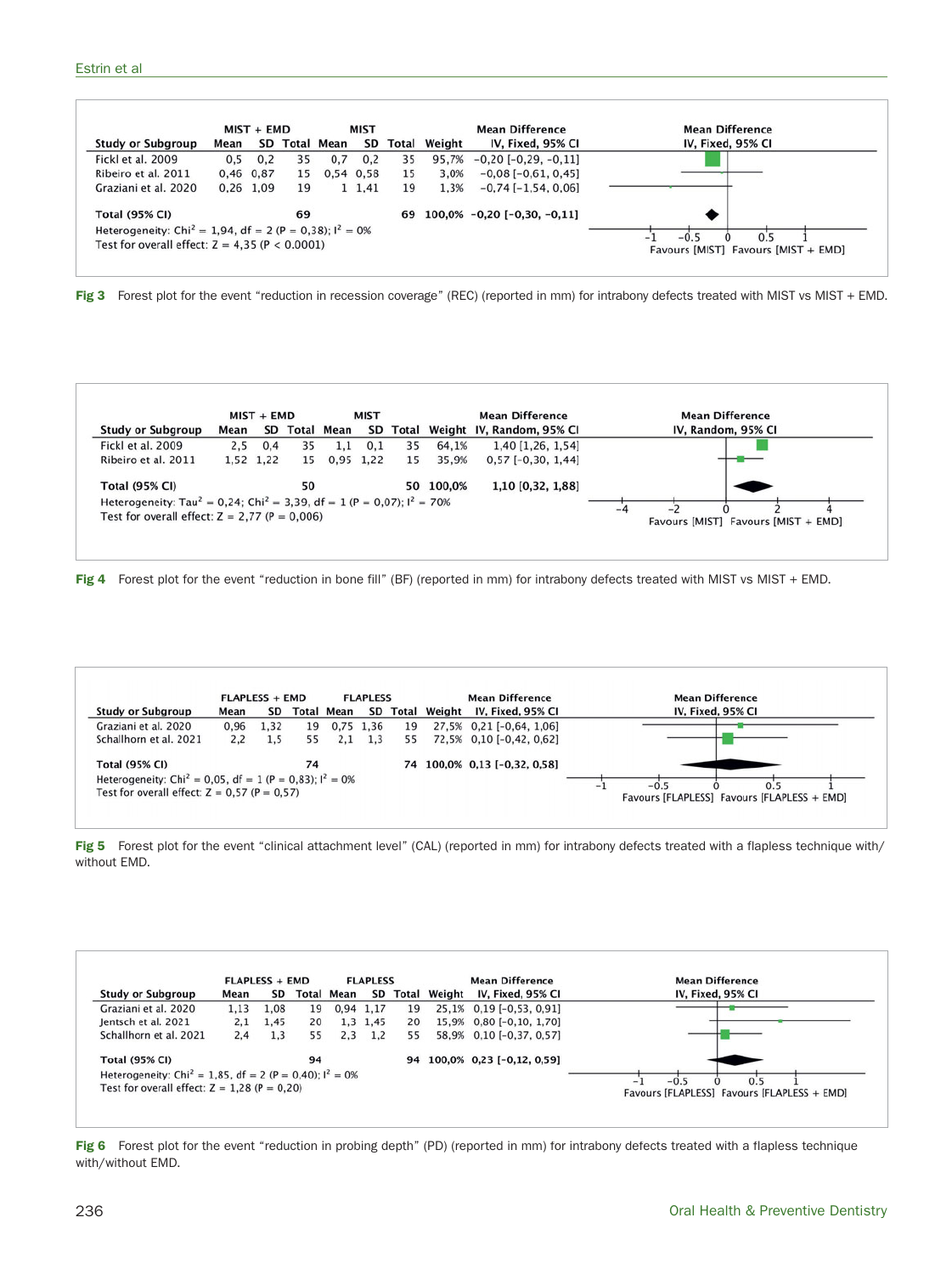#### **Table 1** Main characteristics of the included case series studies

| Authors (year)                        | Study design<br>Follow-up             | Inclusion criteria<br>Access<br>technique | No. of participants<br>Gender<br>Mean age | Groups<br>(# of Sites) | <b>Smokers</b><br>(No. Yes) | Conclusions                                                                                                                                                       |
|---------------------------------------|---------------------------------------|-------------------------------------------|-------------------------------------------|------------------------|-----------------------------|-------------------------------------------------------------------------------------------------------------------------------------------------------------------|
| Minimally invasive                    |                                       |                                           |                                           |                        |                             |                                                                                                                                                                   |
| Harrel et al<br>(2005, 2010)          | Case series<br>6 years                | $PPD > 6$ mm<br><b>MIS</b>                | 13<br>0.8 / 95                            | 142                    | No                          | MIST with EMP yielded significant<br>improvements in periodontal<br>parameters and periodontal conditions<br>remained stable since the 6 year<br>follow-up study. |
| Cortellini and<br>Tonetti (2007)      | Case cohort<br>1 vear                 | $PPD > 5$ mm<br><b>MIST</b>               | 13<br>$0^{7}4/99$<br>$43.1 \pm 9.8$       | 13                     | <b>No</b>                   | The technique of MIST in combination<br>with EMD alone presented significant<br>improvement in periodontal<br>parameters in this limited patient pool.            |
| Cortellini et al<br>(2007, 2009)      | Case cohort<br>1 year                 | $PPD > 5$ mm<br><b>MIST</b>               | 40<br>0'14 / 926<br>$48.3 \pm 9.8$        | 40                     | Yes $(<10$<br>cigarettes)   | MIST in conjunction with EMD<br>presented significant improvement in<br>periodontal parameters.                                                                   |
| Cortellini et al<br>(2008)            | Case cohort<br>1 year                 | $PPD > 5$ mm<br><b>MIST</b>               | 20<br>000 / 914<br>$49.7 \pm 8.3$         | 44                     | Yes $(<10$<br>cigarettes)   | MIST in combination with EMD is an<br>acceptable treatment to successfully<br>regenerate multiple deep intrabony<br>defects.                                      |
| Miliauskaite<br>et al (2008)          | Case cohort<br>3 years                | $PPD > 6$ mm<br>PPT                       | 25<br>0'14 / 911<br>Age range: 28-68      | 60                     | <b>No</b>                   | PPT combined with EMD resulted in<br>significant improvement of periodontal<br>parameters.                                                                        |
| Ribeiro et al<br>(2010)               | Case series<br>6 months               | $PPD > 5$ mm<br><b>MIST</b>               | 12<br>0.5 / 9.7<br>$47.4 \pm 7.0$         | 12                     | <b>No</b>                   | MIST combined with EMD promotes<br>satisfactory clinical outcomes.                                                                                                |
| Harrel et al<br>(2014, 2016,<br>2017) | Prospective<br>cohort<br>36-58 months | $PPD > 5$ mm<br>V-MIS                     | 14<br>000 / 912<br>$54.6 \pm 11.6$        | 22                     | No                          | V-MIS combined with emdogain<br>provided improvement in the<br>parameters PPD and CAL with no<br>post-surgical recession.                                         |
| <b>Flapless</b>                       |                                       |                                           |                                           |                        |                             |                                                                                                                                                                   |
| Aimetti et al<br>(2021)               | Prospective<br>case series<br>2 years | CAL > 6 mm<br>Flapless                    | 11<br>006 / 95<br>$44.6 \pm 9.4$          | 11                     | <b>No</b>                   | All defects treated with EMD in<br>combination with the flapless<br>approach presented with favorable<br>outcomes.                                                |
|                                       |                                       |                                           |                                           |                        |                             |                                                                                                                                                                   |

RCT: randomised clinical trial; NR: not reported; C: control group; T: test group; ♂ male; ♀ female; PPD: pocket probing depth; CAL: clinical attachment level; MIS: minimally invasive surgery; MIST: minimally invasive surgical technique; V-MIS: videoscope assisted minimally invasive surgery; FMPS: full-mouth plaque score.

The random-effects model was used to investigate bone fill due to the high heterogeneity between the studies  $(p = 0.07, 1^2 = 70\%)$ . There was a statistically significant difference in favor of EMD in combination with MIST (p = 0.006), with an MD of 1.10 (95% CI: 0.32 to 1.88) when compared to MIST alone without EMD (Fig 4).

## *SRP + EMD vs SRP without EMD*

Two studies<sup>12,32</sup> evaluated the CAL parameter, while three studies12,22,32 evaluated PPD. The fixed-effect model was used to evaluate CAL and PPD due the absence of heterogeneity between the studies ( $p = 0.83$ ,  $l^2 = 0\%$  and  $p = 0.40$ ,  $I^2 = 0$ %, respectively). There was no statistically significant difference for CAL ( $p = 0.57$ ), with an MD of 0.13 (95% CI:  $-0.32$  to 0.58) and PPD ( $p = 0.20$ ), with an MD of 0.23 (95% CI: -0.12 to 0.59), when SRP plus EMD was compared with SRP alone without EMD (Figs 5 and 6).

## **Risk of Bias within Studies**

Two studies7,29 present a biased judgment, classified as "some concern". These studies showed the possibility of bias in the randomisation process. All other studies were classified as "low risk of bias." The ROB 2 analysis is shown in Supplemental Table 1.

## **DISCUSSION**

The present systematic review with meta-analysis investigated the use of EMD in either MIST or flapless procedures.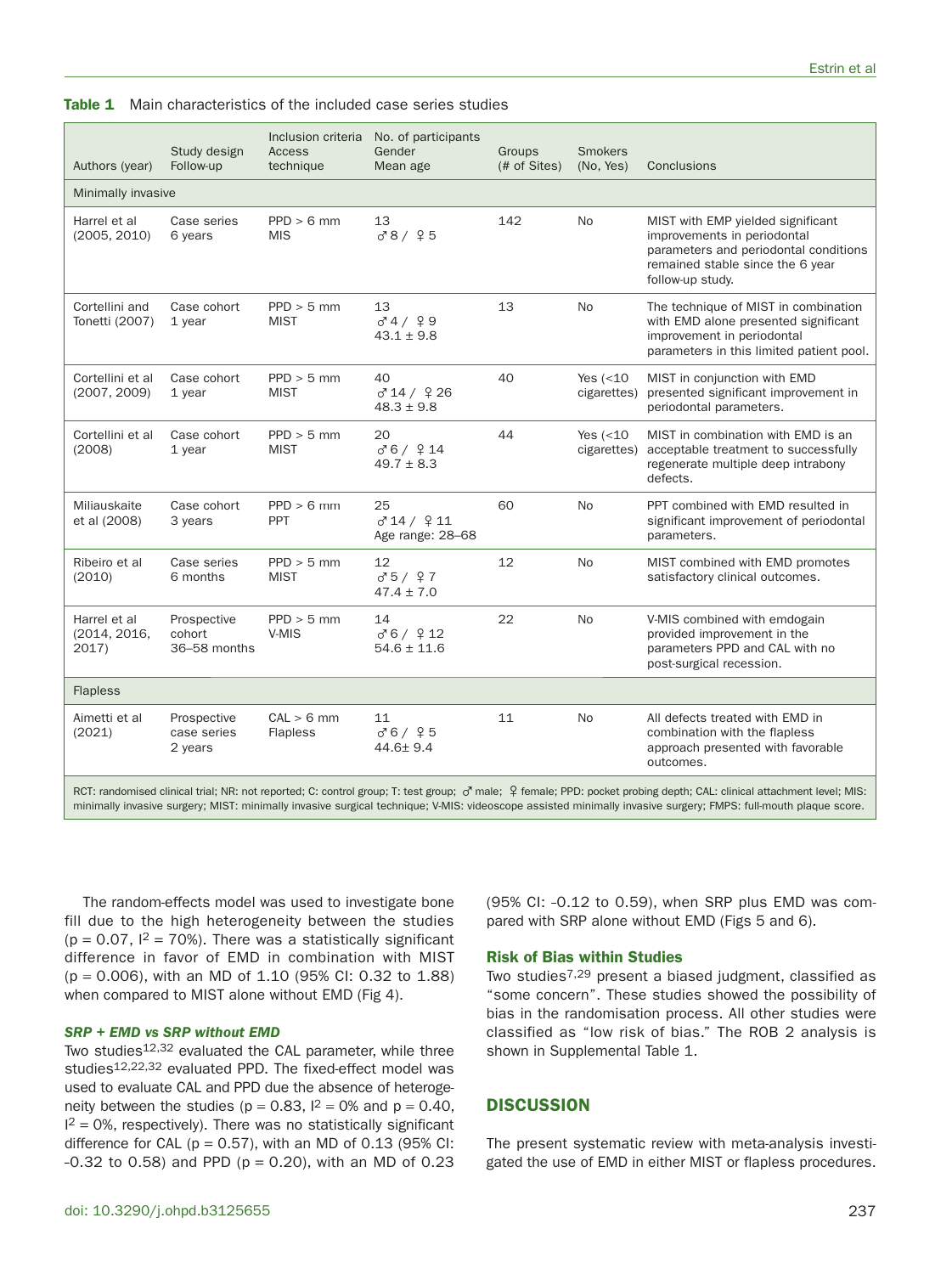| Authors<br>(year)          | Study de-<br>sign<br>Follow-up     | <b>Access</b><br>technique                      | Inclusion criteria No. of participants<br>Gender<br>Mean age | Groups                                                                           | <b>Smokers</b><br>(No, Yes) | Conclusions                                                                                                                                                                          |
|----------------------------|------------------------------------|-------------------------------------------------|--------------------------------------------------------------|----------------------------------------------------------------------------------|-----------------------------|--------------------------------------------------------------------------------------------------------------------------------------------------------------------------------------|
| Minimally Invasive         |                                    |                                                 |                                                              |                                                                                  |                             |                                                                                                                                                                                      |
| Fickl et al<br>(2009)      | RCT (split-<br>mouth)<br>12 months | PPD > 6mm<br>Microsurgical<br>access flap       | 19<br>000 / 913<br>46.1                                      | C: 35, MIST<br>$T: 35.$ MIST +<br><b>EMD</b>                                     | Yes $(<10$<br>cigarettes)   | The EMD group displayed improved<br>clinical parameters including a higher<br>PPD reduction, CAL gain, and<br>radiographic bone fill.                                                |
| Ribeiro et al<br>(2011)    | RCT (parallel)<br>6 months         | $PPD > 5$ mm<br><b>MIST</b>                     | 30<br>0'11 / 919<br>47.1                                     | C: 15, MIST<br>$T: 15, MIST +$<br><b>EMD</b>                                     | No                          | No statistically significant differences<br>were observed between the test and<br>control groups.                                                                                    |
| Graziani et<br>al (2020)   | RCT (parallel)<br>6 months         | $PPD > 5$ mm<br><b>MIS</b>                      | 38<br>0'18 / 920<br>54.92                                    | C: 19, MIS<br>T: $19.$ MIS + EMD                                                 | Yes $(20cigarettes)$        | CRP was higher in the EMD group<br>24 h after surgery. The EMD group<br>also displayed less recession than<br>the control group.                                                     |
| <b>Flapless</b>            |                                    |                                                 |                                                              |                                                                                  |                             |                                                                                                                                                                                      |
| Graziani et<br>al (2019)   | RCT (parallel)<br>3 months         | CAL > 3mm<br><b>Flapless</b>                    | 38<br>0'18 / 920<br>50.5                                     | C: 19, SRP<br>$T: 19$ , SRP + EMD                                                | Yes $(20cigarettes)$        | The EMD group resulted in lower<br>fibrinolysis and better periodontal<br>healing.                                                                                                   |
| Jentsch et<br>al (2021)    | RCT (split-<br>mouth)<br>12 months | $PPD > 5$ mm<br>and $< 8$ mm<br><b>Flapless</b> | 44<br>0'21/923<br>Age range: 31-74                           | C: 20.<br>reinstrumentation cigarettes)<br>T: 20.<br>reintstrumentation<br>+ EMD | Yes $(<10$                  | The EMD group displayed a<br>significant increase in PPD reduction<br>compared to the control.                                                                                       |
| Schallhorn<br>et al (2021) | RCT (split-<br>mouth)<br>12 months | $PPD > 5$ mm<br>and $<$ 8mm<br><b>Flapless</b>  | 55<br>♂51%/ ♀49%<br>55.2                                     | C: 55, SRP<br>$T: 55,$ SRP + EMD                                                 | Yes $(<10$<br>cigarettes)   | The test group displayed fewer sites<br>with BOP and a higher number of<br>healthy PPDs compared to the<br>control.                                                                  |
| Both groups                |                                    |                                                 |                                                              |                                                                                  |                             |                                                                                                                                                                                      |
| Aimetti et al<br>2017      | RCT (parallel)<br>24 months        | $PPD > 6$ mm<br>MIST (C)/<br>Flapless (T)       | 30<br>0'18 / 912<br>43.25                                    | $C: 15.$ MIST +<br><b>EMD</b><br>T: $15$ , Flapless +<br><b>EMD</b>              | No                          | Both groups yielded similar results in<br>PD reduction and CAL gain. Therefore<br>the flapless procedure can be<br>utilised and achieve comparable<br>results to the MIST technique. |
|                            |                                    |                                                 |                                                              |                                                                                  |                             |                                                                                                                                                                                      |

|  | <b>Table 2</b> Main characteristics of the included randomised clinical studies on intrabony defects |  |  |  |  |  |  |  |
|--|------------------------------------------------------------------------------------------------------|--|--|--|--|--|--|--|
|--|------------------------------------------------------------------------------------------------------|--|--|--|--|--|--|--|

Overall it was found that the MIST protocol led to significant improvements in REC and BF (Figs 3 and 4) when EMD was utilised, whereas no differences were reported when comparing a flapless procedure (SRP) with and without EMD. While a number of case reports have now utilised EMD in combination with either a flapless or MIST protocol (Table 1), only 7 studies investigated the results in RCTs (Table 2). Interestingly, many of the case series generally found improvements in CAL ranging from 3 to 4.8 mm and improvement in PD reduction ranging from 3.2 to 5.2 mm (Table 1). Furthermore, little change in recession coverage was observed following minimally invasive regenerative therapy, while statistically significant improvements in CAL and PD were noted.

Several advantages were also reported when EMD was combined with either MIST or flapless procedures, as noted in various studies included in this systematic review.

For instance, while Schallhorn et al<sup>32</sup> did not find statistically significant changes in PPD and CAL between using a MIST vs MIST + EMD, the EMD group displayed a greater amount of overall probing depths converting to sites no longer requiring surgical treatment (pockets < 5 mm), with 79.8% of test sites compared to 65.9% of control sites. Those authors also showed a greater decrease in number of sites exhibiting BOP in the test group compared to the control group. This is consistent with Graziani et al,  $11$  who also showed a greater number of overall converted sites displaying probing depths < 5 mm and number of BOP in the test group compared to the control group (11 sites vs 5 sites). Fickl et al<sup>7</sup> also reported a greater reduction in BOP in the test group compared to the control; after 12 months, 0% BOP was observed in the EMD group, while 37% remained in the control group. Additionally, Jentsche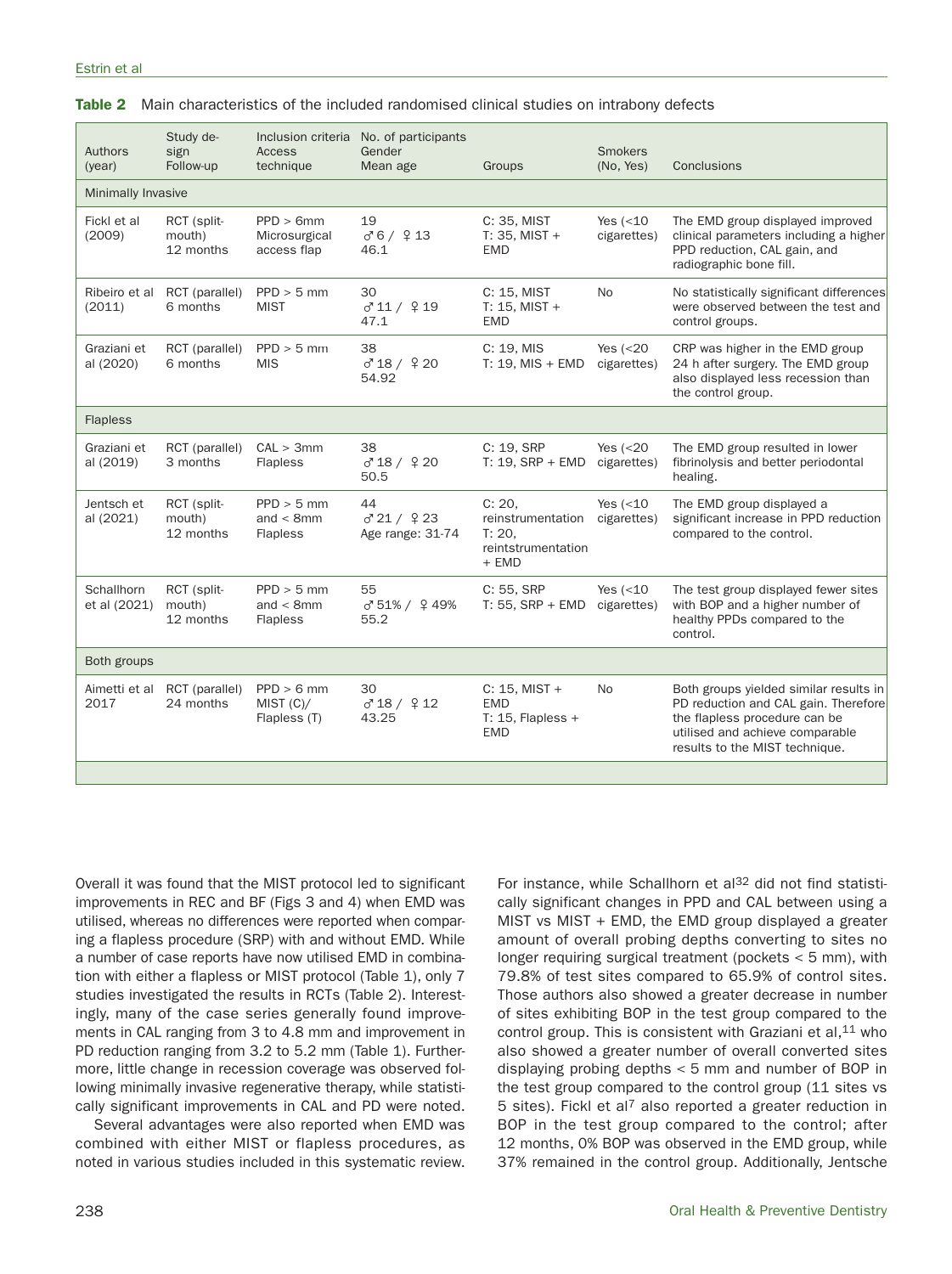## **Table 2** cont'd

| Authors<br>(year)          | Mean<br>difference<br>in CAL between<br>baseline and<br>final follow-up<br>(mm) | Mean<br>difference<br>in PD between<br>baseline and<br>final follow-up<br>(mm) | Mean<br>difference<br>in REC between<br>baseline and<br>final follow-up<br>(mm)                                                                                 | Radiographic<br>bone fill<br>(mm)          | Converted<br>pockets<br>$(<5$ mm $)$<br>(% )   |                                                          | Plaque score<br>(Baseline/follow-up)                     |                                                   | <b>Bleeding score</b><br>(Baseline/follow-up)             |
|----------------------------|---------------------------------------------------------------------------------|--------------------------------------------------------------------------------|-----------------------------------------------------------------------------------------------------------------------------------------------------------------|--------------------------------------------|------------------------------------------------|----------------------------------------------------------|----------------------------------------------------------|---------------------------------------------------|-----------------------------------------------------------|
|                            |                                                                                 |                                                                                |                                                                                                                                                                 |                                            |                                                |                                                          |                                                          |                                                   |                                                           |
| Minimally invasive         |                                                                                 |                                                                                |                                                                                                                                                                 |                                            |                                                |                                                          |                                                          |                                                   |                                                           |
| Fickl et al<br>(2009)      | $1.7 \pm 0.3$ (C)<br>$3.7 \pm 0.4$ (T)                                          | $2.4 \pm 0.3$ (C)<br>$4.2 \pm 0.3$ (T)                                         | $0.7 \pm 0.2$ (C)<br>$0.5 \pm 0.2$ (T)                                                                                                                          | $1.1 \pm 0.1$ (C)<br>$2.5 \pm 0.4$ (T)     | <b>NR</b>                                      | $30.53 +$<br>3.89<br>(API)                               | $24.68 +$<br>5.88<br>(API)                               | 29% (C)<br>26% (T)                                | 37% (C)<br>$0\%$ (T)                                      |
| Ribeiro et al<br>(2011)    | $2.82 \pm 1.19$ (C)<br>$3.02 \pm 1.94$ (T)                                      | $3.55 \pm 0.88$ (C)<br>$3.56 \pm 2.07$ (T)                                     | $0.54 \pm 0.58$ (C)<br>$0.46 \pm 0.87$ (T)                                                                                                                      | $0.95 \pm 1.22$ (C)<br>$1.52 \pm 1.22$ (T) | <b>NR</b>                                      | $15.79 +$<br>6.04(C)<br>$16.91 +$<br>3.22(T)<br>(FMPS)   | $10.71 +$<br>4.70(C)<br>$13.71 +$<br>4.13(T)<br>(FMPS)   | $9.33 +$<br>5.39(C)<br>$11.99 +$<br>4.56(T)       | $6.15 +$<br>3.63(C)<br>$7.65 +$<br>3.16(T)                |
| (2020)                     | Graziani et al $3.26 \pm 2.20$ (C)<br>$4.26 \pm 2.18$ (T)                       | $4.26 \pm 2.13$ (C)<br>$4.53 \pm 2.31$ (T)                                     | $1.00 \pm 1.41$ (C)<br>$0.26 \pm 1.09$ (T)                                                                                                                      | <b>NR</b>                                  | 26.31()<br>57.89 (T)                           |                                                          | <b>NR</b>                                                |                                                   | <b>NR</b>                                                 |
| <b>Flapless</b>            |                                                                                 |                                                                                |                                                                                                                                                                 |                                            |                                                |                                                          |                                                          |                                                   |                                                           |
| (2019)                     | Graziani et al $0.75 \pm 1.36$ (C)<br>$0.96 \pm 1.32$ (T)                       | $.94 \pm 1.17$ (C)<br>$1.13 \pm 1.08$ (T)                                      | <b>NR</b>                                                                                                                                                       | <b>NR</b>                                  | $10.61 + 4.57$<br>(C)<br>$11.21 + 3.93$<br>(T) | $60.31 +$<br>22.73(C)<br>$65.76 +$<br>20.98(T)<br>(FMPS) | $14.66 +$<br>12.65(C)<br>$10.85 +$<br>13.76(T)<br>(FMPS) | $60.36 +$<br>$22.64$ (C)<br>$55.71 +$<br>17.92(T) | $20.43+$<br>20.48 <sub>(C)</sub><br>$13.78 +$<br>14.53(T) |
| Jentsch et al<br>(2021)    | <b>NR</b>                                                                       | $1.3 \pm 1.45$ (C)<br>$2.1 \pm 1.45$ (T)                                       | <b>NR</b>                                                                                                                                                       | <b>NR</b>                                  | 45(C)<br>80 (T)                                | <b>NR</b>                                                |                                                          | 100(C)<br>100(T)                                  | 22.5(G)<br>5.0(T)                                         |
| Schallhorn et<br>al (2021) | $2.1 \pm 1.3$ (C)<br>$2.2 \pm 1.5$ (T)                                          | $2.3 \pm 1.2$ (C)<br>$2.4 \pm 1.3$ (T)                                         | $-0.2 \pm 1.0$ (C)<br>$-0.3 \pm 0.9$ (T)                                                                                                                        | <b>NR</b>                                  | 65.9(C)<br>79.8(T)                             | 55.1(C)<br>54.3 $(T)$<br>(FMPS)                          | 30.2<br>30.2<br>(FMPS)                                   | 56.1 $(C)$<br>54.6(T)                             | 23.3 (C)<br>17.8(T)                                       |
| Both groups                |                                                                                 |                                                                                |                                                                                                                                                                 |                                            |                                                |                                                          |                                                          |                                                   |                                                           |
| Aimetti et al<br>2017      | $3.6 \pm 0.9$ (C)<br>$3.2 \pm 1.1$ (T)                                          | $3.7 \pm .6$ (C)<br>$3.6 \pm 1.0$ (T)                                          | $-0.1 \pm 0.5$ (C)<br>$-0.4 \pm 0.7$ (T)                                                                                                                        | $3.8 \pm 1.3$ (C)<br>$2.6 \pm 1.6$ (T)     | 53.33(C)<br>66.67 (T)                          | $10.7 +$<br>2.4(C)<br>$11.9 +$<br>2.0(T)<br>(FMPS)       | $10.9 +$<br>1.9(C)<br>$11.5 +$<br>1.6(T)<br>(FMPS)       | $8.3 +$<br>2.1 (C)<br>$8.8 +$<br>2.9(T)           | $8.7 +$<br>1.8(C)<br>$9.5 +$<br>1.6(T)                    |
|                            |                                                                                 |                                                                                | RCT: randomised clinical trial; NR: not reported; C: control group; T: test group: o'male; 9 female; PPD: pocket probing depth; CAL: clinical attachment level; |                                            |                                                |                                                          |                                                          |                                                   |                                                           |

MIS: minimally invasive surgery; MIST: minimally invasive surgical technique; SRP: scaling and root planing; FMPS: full-mouth plaque score; API: approximal plaque index.

et al<sup>22</sup> showed a greater decrease in BOP in the test group (5%) compared to the control (22.5%).

In 2020, Graziani et al<sup>12</sup> investigated the amount of Creactive protein (CRP) in each group at 24 h post-surgery to determine the effect of EMD on the inflammatory response. Lower values of CRP and fibrinogen were observed at 24 h in the EMD group than in the control group, suggesting a reduced inflammatory response when EMD was utilised.<sup>12</sup> Furthermore, in the same study, utilising a flapless approach plus EMD (in which no overall statistically significant difference in PPD reduction was found), sites with  $PPD \ge 6$  mm exhibited statistically significant improvement in the EMD group when compared to the flapless approach alone (3.25 mm vs 2.11 mm).11

One of the main observations was the variability between the RCTs with respect to the use of EMD. For instance, Ribeiro et al<sup>29</sup> found that additional use of EMD led to a CAL gain of only 0.2 mm (non-significant), whereas Fickl et al<sup>7</sup> demonstrated a statistically significant improvement in CAL of 2 mm when EMD was combined with MIST. Therefore, it appears that this large variability may be attributed to differences in surgical technique or other factors; more data is needed to better understand factors related to these observed outcomes.

One plausible explanation for differences in regenerative outcomes while using EMD may be attributed to the adsorption kinetics of EMD to the root surface. Previously, in a study titled "Enamel matrix protein adsorption to root surfaces in the presence or absence of human blood",25 it was found that blood in general had a negative impact on the adsorption of EMD to root surfaces. It was revealed that plasma proteins from blood samples altered the ability of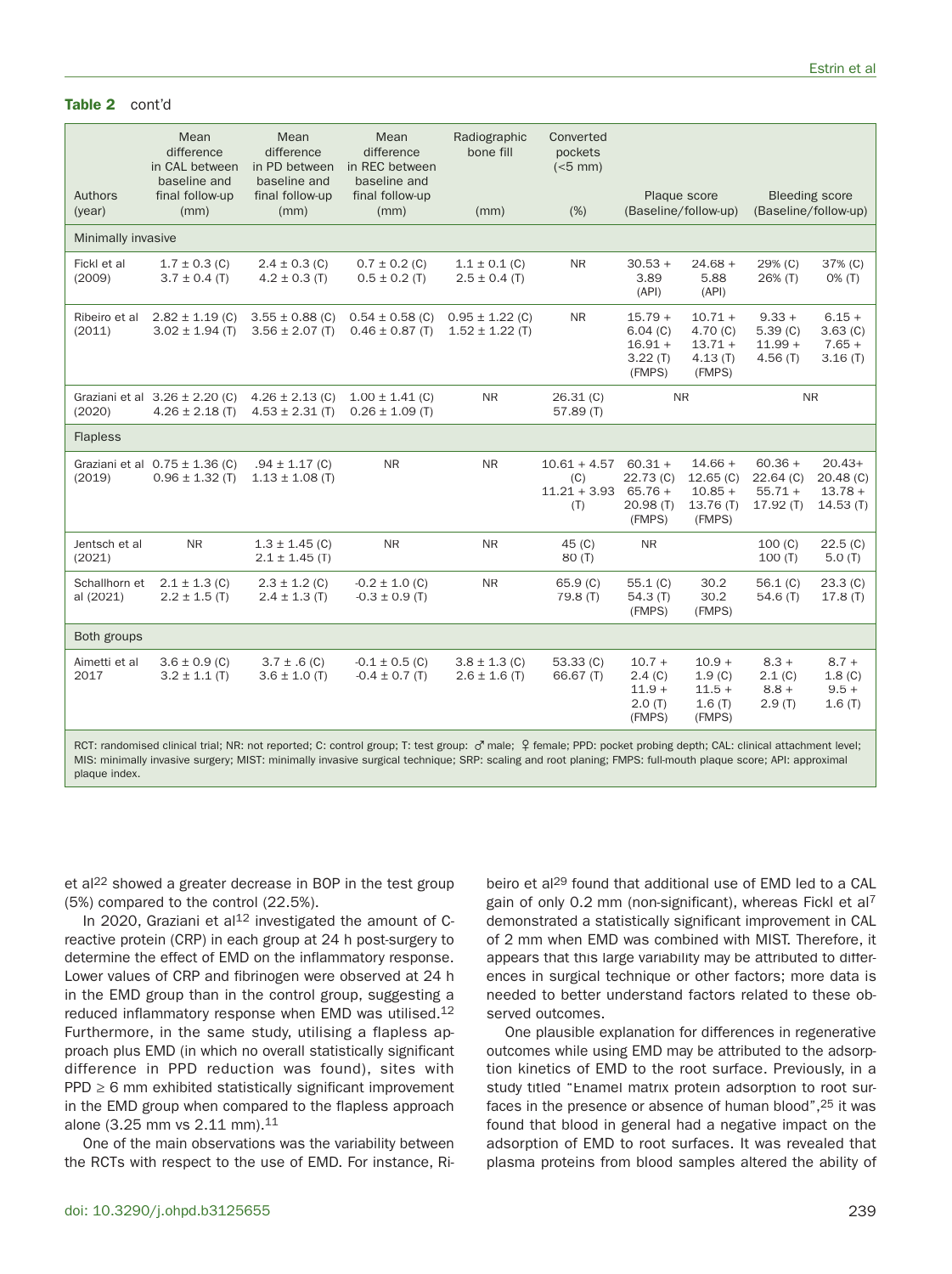EMD to adsorb to root surfaces on human teeth.25 In contrast, root surfaces coated with EMD lacking blood demonstrated a consistent, even layer of EMD adsorption to the root surface, which was further shown to improve PDL cell attachment and proliferation when compared to samples containing blood.25 Thus, it appears that thorough removal of blood remnants and bleeding during the clinical application of EMD onto the root surface is a significant factor and one that is rarely discussed during the surgical application of EMD. Importantly, without proper adsorption of EMD onto the root surface, no clinical benefits of EMD should be expected. This may partly explain why better results were observed in the meta-analysis when EMD was utilised in MIST as opposed to a flapless procedure, where more difficulty in removing all blood smears on the root surface may have been encountered. Further research specifically investigating these factors is needed, including histological data to determine which surgical techniques are best to adsorb enamel matrix proteins on the root surface.

A second factor influencing the outcomes may also be the clinician's ability to completely remove calculus when scaling and root planing in the flapless approach vs MIST. In a classic study by Caffesse et al, $3$  it was revealed that scaling in pockets from 4–6 mm and greater than 6 mm both demonstrated a statistically significantly higher percentage calculus-free area when flaps were raised compared to a flapless approach. Thus, the extent of residual calculus was directly related to pocket depth and was greatest at the CEJ or in association with grooves, fossae or furcations.<sup>3</sup> Thus, depending on tooth morphology, a MIST approach may be preferable to the flapless method. Future research is needed for clinical guidelines that better address when to select a flapless vs MIST approach.

Furthermore, 5 out of 7 studies included smokers. Given that smoking negatively affects periodontal regeneration, the improvement in clinical parameters may be limited in this study. More RCTs with control of local and systemic factors are needed to accurately assess the regenerative potential of EMD in these treatment approaches in both smokers and non-smokers.

While the MIST + EMD group showed statistically significant improvement when compared to the flapless + EMD group, it is hard to make a true comparison, due to potential differences in the subjects and defect types among treatment groups. Studies evaluating MIST + EMD treated patients with intrabony defects, whereas studies evaluating a flapless approach treated all patients with periodontal pockets, and having intrabony defects was not mandatory for inclusion in these studies. According to Tonetti et al, 38 defect characteristics play a statistically significant role in the amount of potential regeneration achieved, with deeper vertical defects achieving greater tissue gain. Therefore, the MIST group may have had an advantage resulting in more improvement in periodontal parameters when compared to flapless group for these reasons. However, Aimetti et al<sup>1</sup> compared the flapless and MIST approaches when having an intrabony defect was an inclusion criterion for both groups. They reported no statistically significant difference

between the two approaches. More studies are therefore needed that evaluate the same type of bony defects in order to more accurately compare MIST vs flapless approaches in conjunction with EMD and provide adequate clinical guidelines.

Another limitation of this study is that there were differences in the phasing of periodontal therapy. For instance, not all studies had patients undergo initial non-surgical therapy prior to the intervention evaluated. The inclusion criteria of two studies stated that no periodontal treatment was conducted 6 months prior to treatment,  $11,32$  while four other studies reported that the patients had undergone nonsurgical therapy prior to beginning the study.1,7,22,29 Graziani et al $12$  reported that only patients who lacked a history of periodontal surgery were included. Therefore, another limitation is the fact that the data would be more precise if all patients were treated with EMD in the same phase of periodontal therapy.

## **CONCLUSION**

In summary, the present systematic review with meta-analysis revealed that the use of EMD in combination with MIST improved both recession coverage and bone fill, whereas no difference in CAL or PD was observed. No statistically significant advantage was found for adjunctive EMD in a flapless approach in PPD or CAL gain, although reports of better BOP as well as treatment of periodontal pockets >5 mm was noted. Future research is needed to substantiate these findings, develop clinical guidelines, and identify potential factors leading to the observed outcomes.

## **REFERENCES**

- 1. Aimetti M, Ferrarotti F, Mariani GM, Romano F. A novel flapless approach versus minimally invasive surgery in periodontal regeneration with enamel matrix derivative proteins: a 24-month randomized controlled clinical trial. Clin Oral Investig 2017;21:327–337.
- 2. Bosshardt DD, Sculean A. Does periodontal tissue regeneration really work? Periodontol 2000 2009;51:208–219.
- Caffesse RG, Sweeney PL, Smith BA. Scaling and root planing with and without periodontal flap surgery. J Clin Periodontol 1986;13:205–210.
- 4. Darveau RP, Curtis MA. Oral biofilms revisited: A novel host tissue of bacteriological origin. Periodontol 2000 2021;86:8–13.
- 5. Egger M, Davey-Smith G, Altman D. Systematic reviews in health care: meta-analysis in context. Hobokon, NJ: John Wiley & Sons, 2008.
- 6. Eke PI, Dye BA, Wei L, Thornton-Evans GO, Genco RJ, Cdc Periodontal Disease Surveillance workgroup: James Beck GDRP. Prevalence of periodontitis in adults in the United States: 2009 and 2010. J Dent Res 2012;91:914–920.
- 7. Fickl S, Thalmair T, Kebschull M, Böhm S, Wachtel H. Microsurgical access flap in conjunction with enamel matrix derivative for the treatment of intra-bony defects: a controlled clinical trial. J Clin Periodontol 2009;36:784–790.
- 8. Gestrelius S, Andersson C, Johansson AC, Persson E, Brodin A, Rydhag L, et al. Formulation of enamel matrix derivative for surface coating. Kinetics and cell colonization. J Clin Periodontol 1997;24:678–684.
- 9. Gestrelius S, Andersson C, Lidstrom D, Hammarstrom L, Somerman M. In vitro studies on periodontal ligament cells and enamel matrix derivative. J Clin Periodontol 1997;24:685–692.
- 10. Giannopoulou C, Andersen E, Brochut P, Plagnat D, Mombelli A. Enamel matrix derivative and systemic antibiotics as adjuncts to non-surgical periodontal treatment: Biologic response. J Periodontol 2006;77:707–713.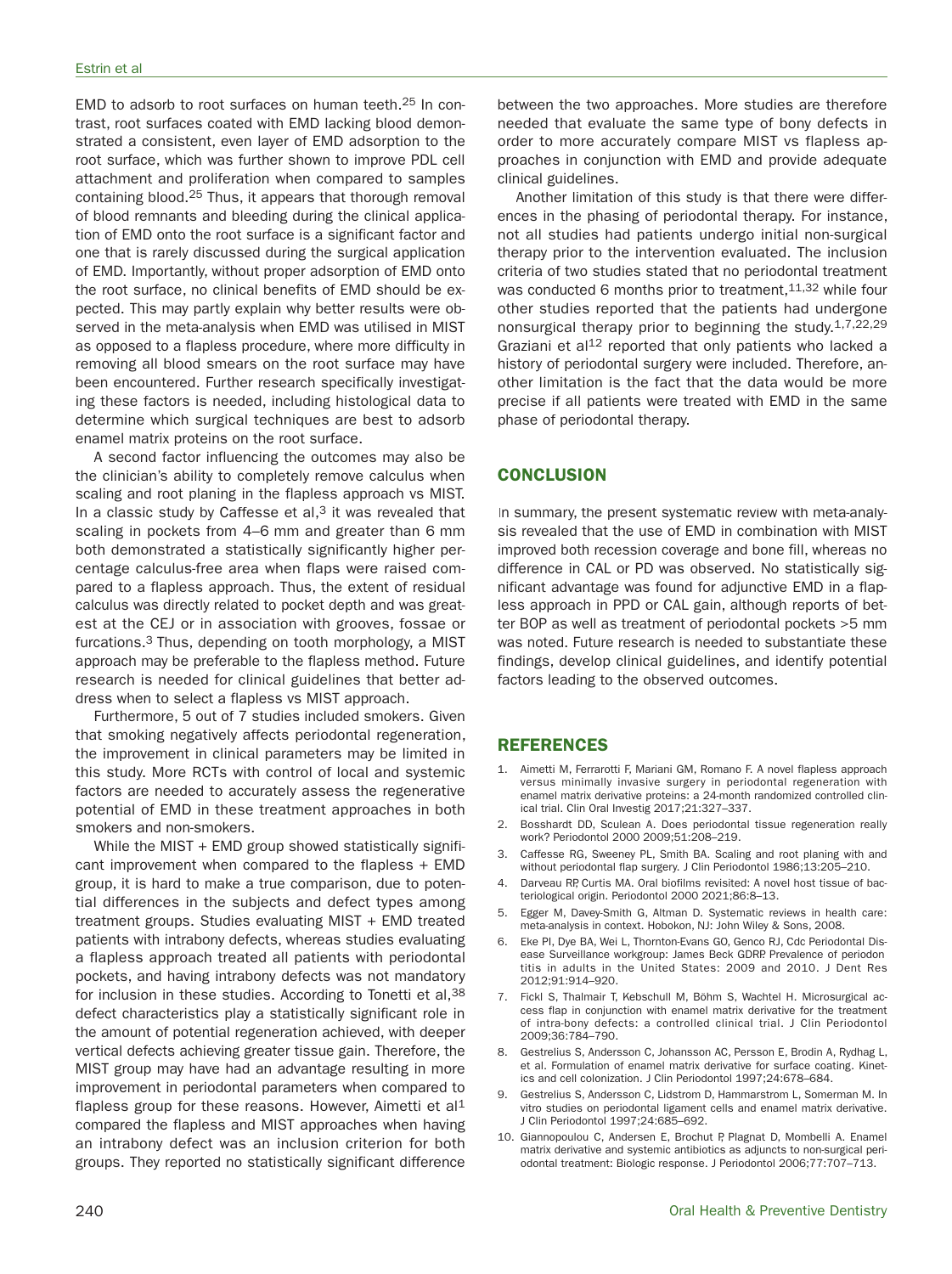- 11. Graziani F, Gennai S, Petrini M, Bettini L, Tonetti M. Enamel matrix derivative stabilizes blood clot and improves clinical healing in deep pockets after flapless periodontal therapy: a randomized clinical trial. J Clin Periodontol 2019;46:231–240.
- 12. Graziani F, Peric M, Marhl U, Petrini M, Bettini L, Tonetti M, et al. Local application of enamel matrix derivative prevents acute systemic inflammation after periodontal regenerative surgery: A randomized controlled clinical trial. J Clin Periodontol 2020;47:747–755.
- 13. Gutierrez MA, Mellonig JT, Cochran DL. Evaluation of enamel matrix derivative as an adjunct to non-surgical periodontal therapy. J Clin Periodontol 2003;30:739–745.
- 14. Hammarstrom L. Enamel matrix, cementum development and regeneration. J Clin Periodontol 1997;24:658–668.
- 15. Hammarstrom L, Heijl L, Gestrelius S. Periodontal regeneration in a buccal dehiscence model in monkeys after application of enamel matrix proteins. J Clin Periodontol 1997;24:669–677.
- 16. Harrel SK, Wilson Jr TG, Nunn ME. Prospective assessment of the use of enamel matrix derivative with minimally invasive surgery: 6-year results. J Periodontol 2010;81:435–441.
- 17. Harrel SK, Wilson Jr TG, Nunn ME. Prospective assessment of the use of enamel matrix proteins with minimally invasive surgery. J Periodontol 2005;76:380–384.
- 18. Heijl L, Heden G, Svardstrom G, Ostgren A. Enamel matrix derivative (EM-DOGAIN) in the treatment of intrabony periodontal defects. J Clin Periodontol 1997;24:705–714.
- 19. Heijl L, Heden G, Svärdström G, Ostgren A. Enamel matrix derivative (EM-DOGAIN) in the treatment of intrabony periodontal defects. J Clin Periodontol 1997;24:705–714.
- 20. Ivanovic A, Nikou G, Miron RJ, Nikolidakis D, Sculean A. Which biomaterials may promote periodontal regeneration in intrabony periodontal defects? A systematic review of preclinical studies. Quintessence Int 2014; 45:225–320.
- 21. Jakubovics NS, Goodman SD, Mashburn-Warren L, Stafford GP, Cieplik F. The dental plaque biofilm matrix. Periodontol 2000 2021;86:32–56.
- 22. Jentsch HFR, Roccuzzo M, Pilloni A, Kasaj A, Fimmers R, Jepsen S. Flapless application of enamel matrix derivative in periodontal retreatment: A multicentre randomized feasibility trial. J Clin Periodontol 2021;48:659–667.
- 23. Laugisch O, Cosgarea R, Nikou G, Nikolidakis D, Donos N, Salvi GE, et al. Histologic evidence of periodontal regeneration in furcation defects: a systematic review. Clin Oral Investig 2019;23:2861–2906.
- 24. Mellonig JT, Valderrama P, Gregory HJ, Cochran DL. Clinical and histologic evaluation of non-surgical periodontal therapy with enamel matrix derivative: A report of four cases. J Periodontol 2009;80:1534–1540.
- 25. Miron RJ, Bosshardt DD, Laugisch O, Katsaros C, Buser D, Sculean A. Enamel matrix protein adsorption to root surfaces in the presence or absence of human blood. J Periodontol 2012;83:885–892.
- 26. Miron RJ, Sculean A, Cochran DL, Froum S, Zucchelli G, Nemcovsky C, et al. Twenty years of enamel matrix derivative: the past, the present and the future. J Clin Periodontol 2016;43:668–683.
- 27. Moher D, Liberati A, Tetzlaff J, Altman DG. Preferred reporting items for systematic reviews and meta-analyses: the PRISMA statement. Ann Int Med 2009;151:264–269.
- 28. Mombelli A, Brochut P, Plagnat D, Casagni F, Giannopoulou C. Enamel matrix proteins and systemic antibiotics as adjuncts to non-surgical periodontal treatment: Clinical effects. J Clin Periodontol 2005;32:225–230.
- 29. Ribeiro FV, Casarin RC, Júnior FH, Sallum EA, Casati MZ. The role of enamel matrix derivative protein in minimally invasive surgery in treating intrabony defects in single-rooted teeth: A randomized clinical trial. J Periodontol 2011;82:522–532.
- 30. Sälzer S, Graetz C, Dörfer CE, Slot DE, Van der Weijden FA. Contemporary practices for mechanical oral hygiene to prevent periodontal disease. Periodontol 2000 2020;84:35–44.
- 31. Scannapieco FA, Gershovich E. The prevention of periodontal disease An overview. Periodontol 2000 2020;84:9–13.
- 32. Schallhorn RA, McClain PK, Benhamou V, Doobrow JH, Grandin HM, Kasaj A. Application of enamel matrix derivative in conjunction with non-surgical therapy for treatment of moderate to severe periodontitis: A 12-month, randomized prospective, multicenter study. J Periodontol 2021;92:619–628.
- 33. Schardt C, Adams MB, Owens T, Keitz S, Fontelo P. Utilization of the PICO framework to improve searching PubMed for clinical questions. BMC Med Inform Decision Making 2007;7:16.
- 34. Sculean A, Nikolidakis D, Nikou G, Ivanovic A, Chapple IL, Stavropoulos A. Biomaterials for promoting periodontal regeneration in human intrabony defects: a systematic review. Periodontology 2000 2015;68:182–216.
- 35. Sculean A, Windisch P, Keglevich T, Gera I. Histologic evaluation of human intrabony defects following non-surgical periodontal therapy with and without application of an enamel matrix protein derivative. J Periodontol 2003;74:153–160.
- 36. Shamseer L, Moher D, Clarke M, Ghersi D, Liberati A, Petticrew M, et al. Preferred reporting items for systematic review and meta-analysis protocols (PRISMA-P) 2015: elaboration and explanation. BMJ 2015;349.
- 37. Sterne JA, Savović J, Page MJ, Elbers RG, Blencowe NS, Boutron I, et al. RoB 2: a revised tool for assessing risk of bias in randomised trials. BMJ 2019;366:784–790.
- 38. Tonetti MS, Pini-Prato G, Cortellini P. Periodontal regeneration of human intrabony defects. IV. Determinants of healing response. J Periodontol 1993;64:934–940.
- 39. Trombelli L, Simonelli A, Franceschetti G, Maietti E, Farina R. What periodontal recall interval is supported by evidence? Periodontol 2000 2020;84:124–133.
- 40. Wennström JL, Lindhe J. Some effects of enamel matrix proteins on wound healing in the dento-gingival region. J Clin Periodontol 2002;29:9–14.
- 41. Wyganowska-Swiatkowska M, Szkaradkiewicz AK, Karpinski TM, Marcinkowski JT. The evaluation of enamel matrix derivative on subgingival microbial environment in non-surgical periodontal therapy. Ann Agric Environment Med 2013;20:659–667.
- 42. Zetterstrom O, Andersson C, Eriksson L, Fredriksson A, Friskopp J, Heden G, et al. Clinical safety of enamel matrix derivative (EMDOGAIN) in the treatment of periodontal defects. J Clin Periodontol 1997;24:697–704.

**Clinical relevance:** Preliminary data favors the use of EMD utilising MIST when compared to a flapless approach. Additional studies utilising similar periodontal conditions are needed for a more accurate comparison.